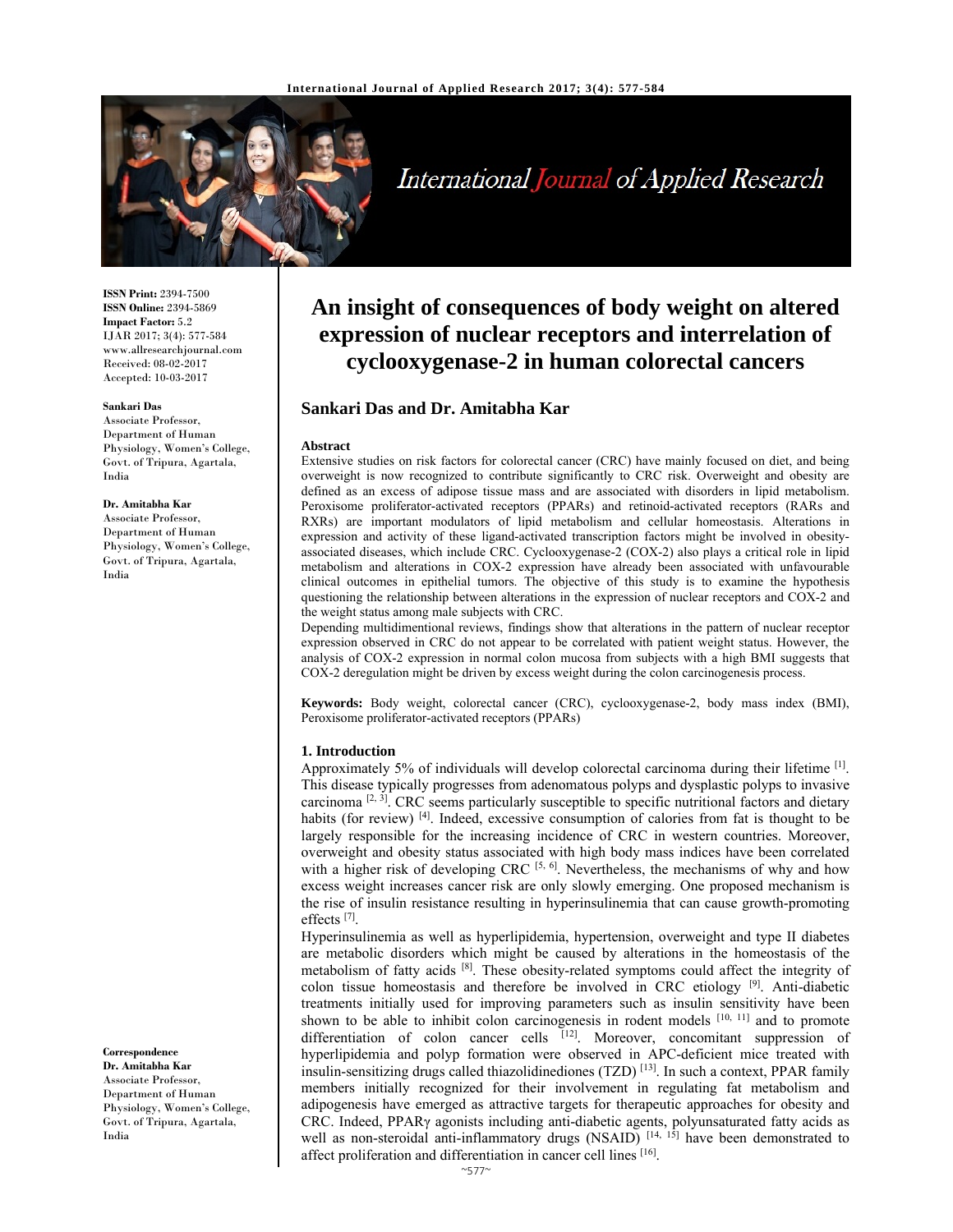Moreover, both anti-proliferative effects of PPARγ observed *in vitro* [12] and inactivating mutations in the PPARγ gene found in colon tumors  $[17]$  provide evidence for a tumor suppressor function. This is also supported by the finding that an increased risk of polyp occurrence in colon mucosa was found to be significantly associated with a decrease in PPARγ mRNA expression [18]. Another isotype, PPARδ, may also play an important role in the process of colon carcinogenesis since it has been efficiently targeted by hypolipidemic and hypoglycemic drugs <sup>[19]</sup>. However, PPARδ might display distinct functions in lipid metabolism and colon carcinogenesis. Indeed and in contrast to PPARγ, PPARδ was found frequently overexpressed in colon cancer cells [20] and tumors of chemically-initiated animals [21]. Nevertheless, the role of PPARδ in colonic epithelium stays unclear due to conflicting evidence [22].

The transcriptional activity of PPAR depends on the presence of the retinoic X receptor (RXR), activated by 9 cis retinoic acid (9-cis RA). Heterodimerization with RXR is essential for the activity of all class II nuclear receptors [23] and explains how fatty acids and retinoids control lipid metabolism [24]. The active forms of vitamin A, 9-cis RA and all-trans retinoic acid (atRA), also exhibit anti-tumoral properties in many tissues mainly through RXR and retinoic acid-activated receptor (RAR) binding. Indeed, retinoids have displayed chemopreventive and chemotherapeutic activities with regard to their capacity to induce cell differentiation and apoptosis (for review)  $[25]$ . RXR $\alpha$  is by far the most prevalent isoform in the colon, while RXRβ and RXRγ are expressed at low levels [26]. All three RAR isotypes, α, β, and γ, are expressed and induced by retinoids in colon cancer cell lines [27]. Alterations in retinoidactivated receptor expression and biological activity have been observed both *in vivo* and *in vitro* [28]. However, potential alterations have been poorly investigated in CRC although they may affect the response of target cells to retinoid and lipid derivatives.

COX-2 is a key enzyme in lipid metabolism and is wellknown to convert arachidonic acid to growth-regulating molecules such as prostaglandins. COX-2, activated by growth factors and pro-inflammatory cytokines, has been shown to be overexpressed in several epithelial cancers including CRC  $[29, 30]$ . This enzyme might mediate the promotion of colon carcinogenesis by metabolic disorders and inflammation and several lines of evidence indicate that COX-2 might be regulated by PPAR $\gamma^{[31]}$  and RAR $\beta$ activation in cancer cells  $[32, 33]$  although the mechanism is unclear. It was also shown that deregulations in nuclear receptor expression might promote COX-2 upregulation [34]. In the current report, our interest was (i) to evaluate alterations in the expression of the different nuclear receptors and COX-2 in several colon cancer specimens from patients undergoing surgery to remove tumors and (ii) to clarify whether or not the expression of nuclear receptors and COX-2 was affected by the weight status of patients with CRC.

#### **RNA extraction and reverse transcription (RT)**

Adipose tissue has emerged as a major endocrine organ producing a wide spectrum of hormones and factors that play crucial roles in regulating cell turnover and function, not only locally within the adipose tissue but also in the brain and other key metabolic organ systems. It is known that gene activity is controlled at both transcriptional and

post-transcriptional levels. Consequently, one of the most important means by which the activity of a gene is assessed is through the determination of levels of the corresponding messenger ribonucleic acid (mRNA). This process involves the isolation of total cellular RNA and subsequent analysis of the mRNA of interest. Given the unique nature of adipose tissue and adipocytes (i.e., containing high amounts of lipid), special RNA isolation techniques that have been tested in both white adipose tissue and isolated mature adipocytes from rats and mice will be presented. Although several methods are available for mRNA quantitation, we will describe a real-time quantitative reverse transcription polymerase chain reaction protocol because of its superior sensitivity and reliability.



**Fig 1:** Reverse Transcription process

Generally, total RNA used to extract from colon tissue samples using the RNA –gents. Total RNA Isolation System kit is correlated to the manufacturer's instructions. Reverse transcription was as follows: 2 μg of total RNA was mixed with RNasin (1 U/μL, Promega, Charbonnières, France) and DNase I (0.5 U/μL, Roche Diagnostics, Meylan, France) and incubated 15 min at 37°C. Reverse primers (0.75 μM of each) were added and incubated for 10 min at 70°C. ImProm-II™ 5× reaction buffer (1×, Promega, Charbonnières, France), MgCl<sub>2</sub> (2.5 mM, Promega, Charbonnières, France), dNTP (0.5 mM each one, Roche Diagnostics, Meylan, France) and ImProm-II™ Reverse Transcriptase (Promega, Charbonnières, France) were added for 1 hr at 42°C. The total volume was 20 μL and each target mRNA was co-reverse transcribed with β2 microglobulin mRNA.

#### **Real-time Polymerase Chain Reaction (PCR)**

The scientific, medical, and diagnostic communities have been presented the most powerful tool for quantitative nucleic acids analysis: real-time PCR [Bustin, S.A., 2004. A-Z of Quantitative PCR. IUL Press, San Diego, CA]. This new technique is a refinement of the original Polymerase Chain Reaction (PCR) developed by Kary Mullis and coworkers in the mid 80:ies [Saiki, R.K., *et al*., 1985. Enzymatic amplification of beta-globin genomic sequences and restriction site analysis for diagnosis of sickle cell anemia, Science 230, 1350], for which Kary Mullis was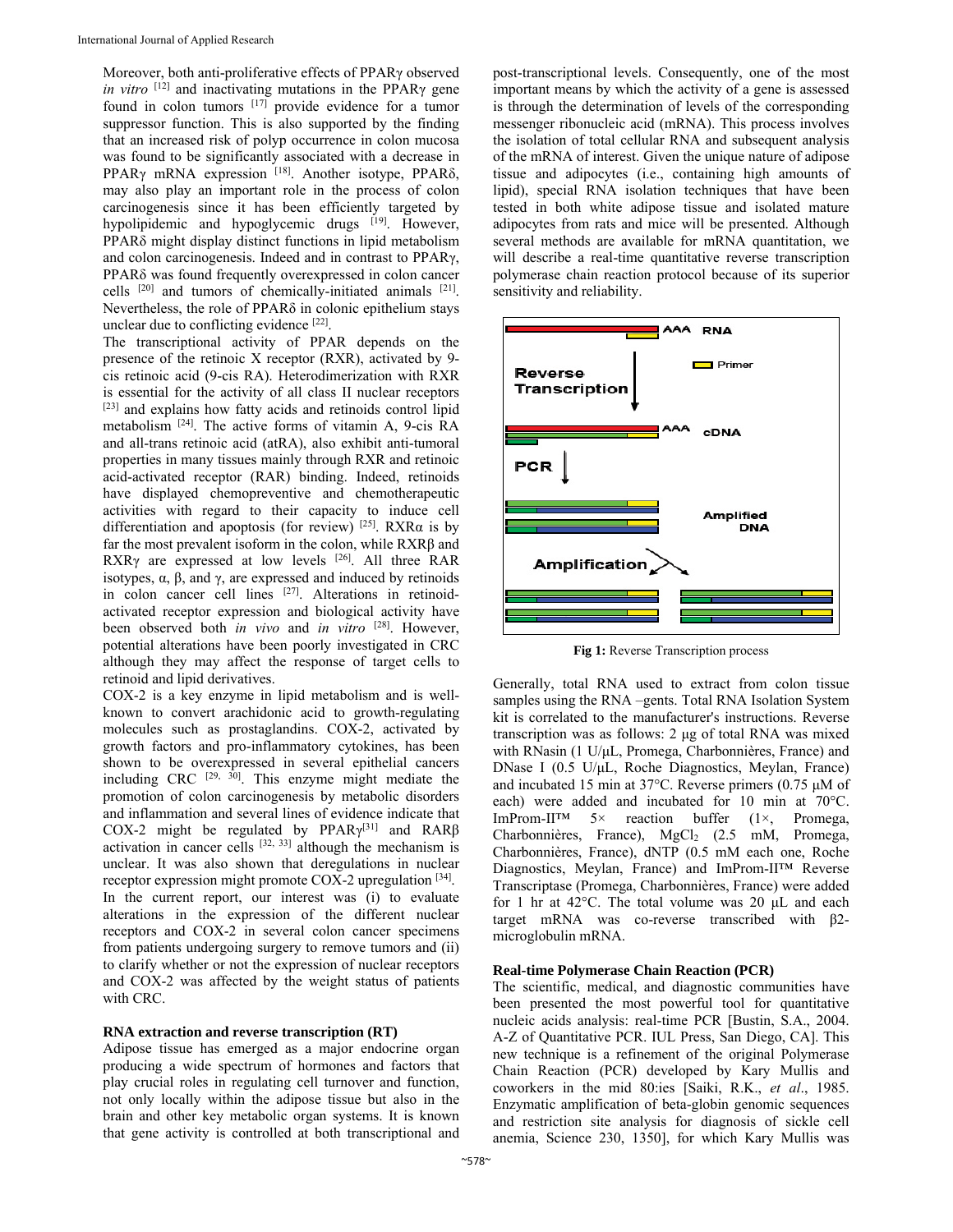awarded the 1993 year's Nobel prize in Chemistry. By PCR essentially any nucleic acid sequence present in a complex sample can be amplified in a cyclic process to generate a large number of identical copies that can readily be analyzed. This made it possible, for example, to manipulate DNA for cloning purposes, genetic engineering, and sequencing. But as an analytical technique the original PCR method had some serious limitations. By first amplifying the DNA sequence and then analyzing the product, quantification was exceedingly difficult since the PCR gave rise to essentially the same amount of product independently of the initial amount of DNA template molecules that were present. This limitation was resolved in 1992 by the development of real-time PCR by Higuchi *et al*. [Higuchi, R., Dollinger, G., Walsh, P.S., Griffith, R., 1992. Simultaneous amplification and detection of specific DNAsequences. Bio-Technology 10(4), 413-417]. In real-time PCR the amount of product formed is monitored during the course of the reaction by monitoring the fluorescence of

dyes or probes introduced into the reaction that is proportional to the amount of product formed, and the number of amplification cycles required to obtain a particular amount of DNA molecules is registered. Assuming a certain amplification efficiency, which typically is close to a doubling of the number of molecules per amplification cycle, it is possible to calculate the number of DNA molecules of the amplified sequence that were initially present in the sample. With the highly efficient detection chemistries, sensitive instrumentation, and optimized assays that are available today the number of DNA molecules of a particular sequence in a complex sample can be determined with unprecedented accuracy and sensitivity sufficient to detect a single molecule. Typical uses of real-time PCR include pathogen detection, gene expression analysis, single nucleotide polymorphism (SNP) analysis, analysis of chromosome aberrations, and most recently also protein detection by real-time immuno PCR.



**Fig 2:** SYBR Green fluorescence chart produced in real-time PCR.



**Fig 3:** Melting curve produced at the end of real-time PCR.

The forward and reverse primer sequences and the probes were as follows:

*β2-microglobulin*: sense 5' CTTGGGCTGTGACAAAGTC 3', antisense 5' GTCTTTC-AGCAAGGACTGG 3', Taqman probe 5' (6-Fam)TGGTTCACTCGGCAGGCATAC-TC(Tamra) 3';

*PPARδ*: sense 5'GGGAGAGGTCTGTGTAGCTGCTG 3', antisense 5' ATGGAGCA-GCCACAGGAGGAAGCC 3'; *PPARγ*: sense 5' CGGATGGCCACCTCTTTGCTC 3', antisense 5' GGCGAGGGCG-ATCTTGACAGG 3';

*RARα*: sense 5' ACGTTGTTCTGAGCTGTTGTTCGTA 3', antisense 5' CTGCCAGT-ACTGCCGACTGC 3'; *RARβ*: sense 5' AG-GCTTGCTGGGTCGTCTTT 3', antisense 5' CCTTCTCAGTGC-CATCTGCTTAAT 3', Taqman probe 5' (6- Fam)AGACCGCCAGGACCTTGAGGA-ACCGA(Tamra) 3'; *RARγ*: sense 5' GCAAAGACAAGGTCTGT-GAG 3', antisense 5' GACCAGATCAC-TCTGCTCAAAGC 3', Taqman probe 5' (6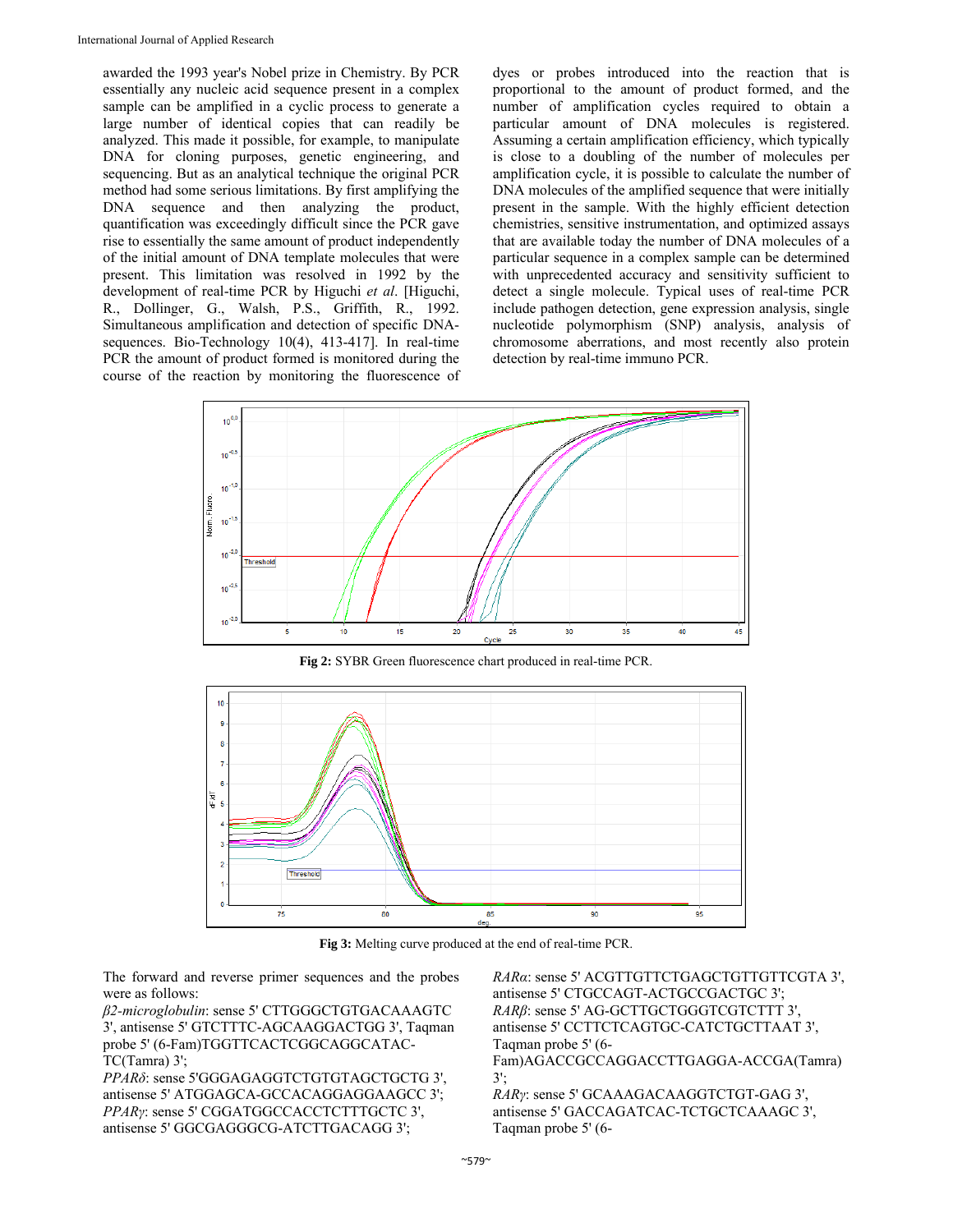Fam)TATCCTGATGCTGCGTATCTGC-ACAAGGT(Tamra); *RXRα*: sense 5' GAGCAGCTTATTCCAGCCTGCC 3', antisense 5' CGACCCTGTC-ACCAACATTTGC 3'; *COX-2*: sense 5'TGGTGCCTGGTCTGATGAT 3', antisense 5' GCCTGCTTGTCTG-GAACAAC 3'

#### **2. Statistical methods**

In most of the cases, Statistical analyses were carried out using the Windows SPSS<sup>®</sup> 9.0 software package. Associations between clinicopathological variables (age, TNM and Dukes stage (Dukes B *vs.* C *vs.* D), BMI (BMI < 25 *vs.* BMI  $\geq$  25), tumor site (descendant/sigmoid colon/rectum *vs.* ascendant colon)) were assessed by Spearman's correlation coefficient test. Associations between mRNA expression levels were tested for correlation by Spearman's test and mRNA levels were compared with regard to clinicopathological features. Specifically, comparison of mRNA expression levels in healthy tissue with regard to BMI and tumor site was performed using the Mann-Whitney U test. The Kruskal-Wallis test was used to assess for significant differences in mRNA expression with regard to Dukes stage (Dukes B *vs.* C *vs.* D). The significance of differences in mRNA expression levels between healthy mucosa and tumor tissue was evaluated using the Wilcoxon-test. A  $P$  value  $\leq 0.05$ was considered as significant.

# **3. Results**

From our review found that, samples of CRC specimens and adjacent non-neoplastic colonic mucosa were collected from patients undergoing surgery. Pertinent clinical and pathological data are listed accordingly. All patients were men with a median age of 72 years old (range 41–87). Six patients (30%) had Dukes' B tumors, nine patients (45%) were classified as Dukes' C or as Dukes' D (25%). Eleven patients (55%) had a BMI greater than 25, and were designated as overweight. Four of these had a BMI value above 30, corresponding to obesity status. No correlation was found between age, BMI, and tumor classification. Nuclear receptors and COX-2 were detectable by

quantitative real-time RT-PCR in all normal-looking tissue and tumor samples. The median mRNA expression values are also well mentioned. The median relative PPARγexpression level in tumors remained unchanged as compared to normal mucosa. Indeed, among 20 investigated cancer tissue samples, PPARγ increased between 1.5- and 4 fold in 35% ( $n = 7$ ), while we noted a 1.5- to 6-fold decrease in 25% ( $n = 5$ ). No changes were observed in the remaining  $40\%$  (n = 8). In contrast, the expression of PPAR $\delta$  in tumors was significantly upregulated  $(1.54 \text{ vs. } 1.30, P = 0.001)$ relative to normal mucosa. All retinoid nuclear receptors were also upregulated in tumor tissues compared to healthy mucosa ( $n = 20$ ,  $P < 0.001$ ). Expression levels were increased by the following percentages: RXRα 26.7%, RARα 27.4%, RARβ 54.9%, and RARγ 149.6%. COX-2 mRNA expression was multiplied by 8.5 between normal and tumor tissues (*P*<0.001). Relationships between nuclear receptor and COX-2 mRNA expression were also tested statistically and listed. Further combined analysis of receptor and COX-2 mRNA expression levels with regard to Dukes' stages and tumor localisations did not display any significant statistical difference. COX-2 expression was not correlated with tumor stages and localisations (data not shown), but was associated with RARα and RARβ mRNA expression in tumor tissue. Differences in expression of nuclear receptors and COX-2 between normal and tumor tissues were also observed when patients were segregated into groups with low and high BMI (BMI < 25 *vs.* BMI  $\geq$  25). We also compared the expression of nuclear receptors and COX-2 in healthy mucosa regarding the BMI of patients. Statistics revealed that COX-2 expression is significantly increased in the normal-looking mucosa from patients with the highest BMI.

# **4. Discussion**

Nuclear receptors are involved in many cellular processes from embryonic development to cell death. Dysfunction of nuclear receptor signaling can lead to proliferative and metabolic diseases such as cancer and obesity. In the current report, we assessed the mRNA expression levels of nuclear receptors and COX-2 in 20 CRC specimens and sought a possible relationship with patient's weight status defined by BMI ranging from 18.7 to 38.7.

PPARγ constitutes the most extensively studied of the three PPAR subtypes ( $\alpha$ ,  $\beta$ ,  $\gamma$ ) since its function relates to lipid metabolism as well as cell differentiation, apoptosis and cancer. PPARγ can be activated by certain lipids and derivatives and by anti-diabetic agents. Activated PPARγ has been shown able to stimulate differentiation and apoptosis in cancer cells from various origins [35-38]. Nevertheless, in contrast with results generated *in vitro*, data concerning PPARγ expression in human cancer specimens raised questions about the anti-neoplastic activity of the receptor *in vivo*. For example, PPARγ was found highly expressed in ovarian carcinoma<sup>[39]</sup> and its overexpression in pancreatic carcinoma was associated with poor prognosis  $[40]$ . By contrast, our data, in agreement with others  $[41]$ , showed PPARγ expression globally unchanged in CRC compared with adjacent normal tissues, although Dubois *et al*. [42] found a marked increase of PPAR mRNA expression in four CRC samples and in different colon cancer cell lines. Discrepancies might be attributed to germline mutations in the adenomatous polyposis gene (APC). Indeed, PPARγ has been involved in increasing resistance towards carcinogens by preventing the accumulation of β-catenin, which is regulated by APC. However, PPARγ functions are lost when *APC* is mutated <sup>[43]</sup>. Another report has shown that deregulated APC/β-catenin indirectly induced aberrant PPAR $\gamma$  overexpression <sup>[44]</sup>, explaining previous PPARγ overexpression  $[44]$ , explaining previous experimental data in *APC*Min/+ mice showing a promoting effect of PPARγ on carcinogenesis<sup>[45]</sup>. This has relevance for humans because mutations in the tumor suppressor gene *APC* are the initiating event in about 85% of sporadic CRC. Therefore, APC status could dramatically affect expression and function of PPARγ and the steady-state levels of PPARγ reported here do not exclude loss of PPARγ transcriptional activity due to somatic mutations [17], alterations in intracellular distribution [46], post-translation modifications [47] or inhibition by PPAR $\delta$ <sup>[48]</sup>.

Like PPARγ, PPARδ gene expression is detected in the colon and the receptor can be activated by fatty acids and derivatives. Herein, we reported an elevated level of PPARδ (~18%) in CRC. Upregulation of PPARδ gene expression might be attributed to deregulation in the APC/β-catenin pathway since PPARδ is considered to be a downstream target gene [20]. Increased levels of PPARδ expression have already been observed in rodent colorectal tumors and in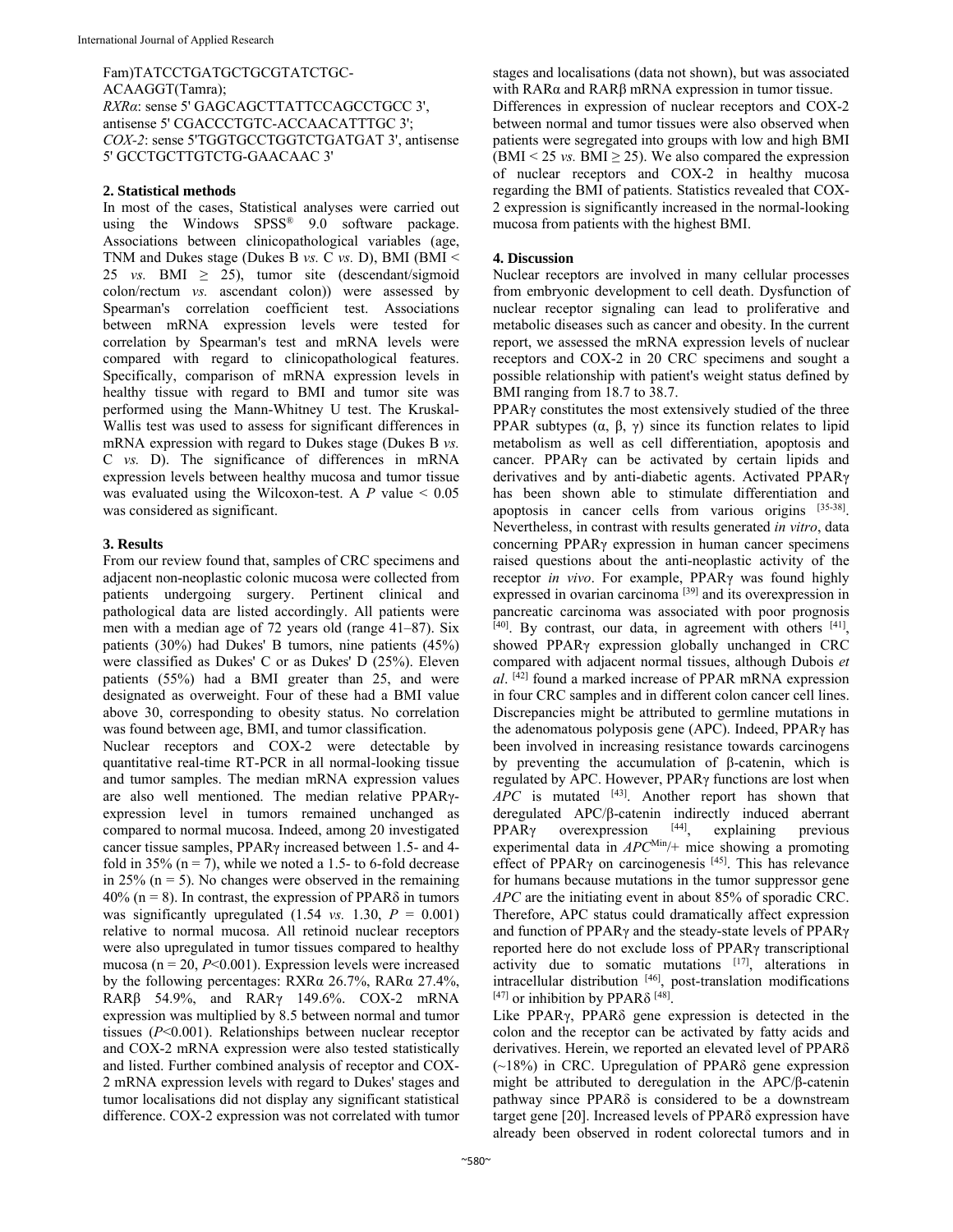primary human colorectal adenocarcinomas [20, 21]. Nevertheless, PPARδ function remains elusive, with data showing that PPARδ was dispensable for polyp formation  $[49]$ . Our data and others suggested a contribution of PPAR $\delta$ in the carcinogenesis process [16, 50] while Marin *et al*. [22] described that agonist-activated PPARδ protects against cancer development. As for PPARγ, the integrity of the tumor suppressor APC might be essential to guarantee PPARδ normal function.

Critical to the transcriptional activity of PPARs is the ability to form a complex with RXR and bind to DNA. Synthetic ligands of RXRα were shown to exhibit insulin-sensitizing activity  $[51, 52]$  and to act synergistically with PPAR $\gamma$  ligands to enhance PPARγ/RXRα-mediated transactivation [31]. In addition, a positive correlation in healthy mucosa was found between RXRα and PPARγ supporting the idea of a tight relationship in the regulation of the expression of these receptors. While no change in RXRα expression level was previously noted in 17 patients with CRC [41], our data revealed a significant increase in tumor versus normal tissue. A similar upregulation was also observed in human esophageal  $[53]$ , breast  $[54]$  and hepatocellular carcinomas  $[32]$ . However, little is known about the function of RXRα in colon tumorigenesis and we propose the possibility of alterations in RXR $\alpha$  functions due to altered localization [55] or inhibitory effect of unliganded RXRα on PPARγ transactivation [56].

Recent data have also suggested that PPARγ anti-tumor activity required a functional  $RAR\beta$ <sup>[57]</sup>. This implies that PPARγ function may be affected by alterations in the retinoid pathway. To our knowledge, very few reports have examined the expression of retinoid receptors in CRC. Therefore, we described here the first detailed analysis of nuclear receptor RARα, β and γ mRNA expression in CRC. RARB has been extensively studied in cancer cells and human carcinomas, and several studies have suggested that it may play a role as a tumor suppressor gene  $[58-60]$ . However, our results showed a significant upregulation in the expression of all three RAR isotypes in CRC specimens compared to adjacent normal mucosa. Furthermore, we mentioned a complex association between the expression of mRNA for RXRα, RARs, and PPARs in cancer tissue, suggesting interactions and cross-talk between these receptors in tumorigenesis. These results demonstrated that alterations are not restricted to a single receptor. Instead, we observed a profound dysregulation of the retinoid pathway in this CRC. Down-regulation of mRNA expression of RARβ often observed in cancer cells has been considered as a cellular mechanism to prevent retinoid-induced growth arrest [61, 62]. On the other hand, while elevated levels of RAR mRNA expression has also been described in breast, liver and esophageal tumors [53, 63, 64], mechanism and significance are unknown. Nevertheless, if the expression of RAR correlates with tissue sensitivity to retinoids, our results should be confirmed within a larger number of samples and both the mechanism leading to inappropriate RXR and RAR expression and the response of CRC to retinoids should be investigated.

There are strong correlations between the intake of fatty acids, the establishment of metabolic disorders and an increased risk of developing CRC  $[65, 66]$ . This suggests the involvement of PPARs and retinoid receptors, activated by fatty acids and derivatives [21] and modulated by metabolic disorders [67] in establishing a link between overweight

prevalence and CRC pathogenesis. In the current report, we aimed to clarify whether aberrations in the expression of nuclear receptors may contribute to associate high BMI and CRC. However, alterations in nuclear receptor expression observed in tumors were similar in both patients with low or high BMI. We also investigated COX-2 expression which is involved in cellular responses to lipids and inflammatory processes that favourtumorigenesis by stimulating cell proliferation and angiogenesis [68]. Interestingly, while COX-2 was greatly expressed in CRC as previously shown [69], we also found a significantly increased level of COX-2 expression in normal mucosa from patients with high BMI compared to low BMI patients. Recently, it has been reported that patients with a high risk of developing CRC presented an upregulation of the COX-2 gene in normallooking colon mucosa <sup>[70]</sup>. This supports the idea that COX-2 deregulation might be an early event in the process of prevention of carcinogenesis. Nevertheless, although previous reports showed COX-2 regulation by nuclear receptors <sup>[31, 71]</sup>, very few associations were found in our study between COX-2 and nuclear receptor expression. In conclusion, our study described altered expression of nuclear receptors in CRC specimens. Further studies are warranted in order to determine the underlying mechanism leading to altered expression of PPARs and retinoidactivated receptors and the significance of such alterations. Moreover, alterations in nuclear receptor expression were independent of the weight status of patients. Nevertheless, COX-2 might be one early target influenced by excess weight and associated metabolic disorders and consequently might affect nuclear receptor expression and activation.

### **5. Acknowledgements**

In this paper, all of the authors achieved extreme guidance favoring in depth cultivation with a positive output from Dr. Amitabha Kar, Associate Professor, Department of Human Physiology, Women's College, Govt. of Tripura, Agartala, India**.** Dr. Amitabha Kar contributed a pioneer role to the design of the study, data analysis, and revision of the manuscript. It is an established fact that every mission needs a spirit of dedication and hard work but more than anything else it needs proper guidance. In fact, authors feel proud in taking this opportunity to express their heartiest regards and deep sense of gratitude to beloved Sir, Dr. Amitabha Kar, Associate Professor, Department of Human Physiology, Women's College, Govt. of Tripura, Agartala, India. Mrs. Sankari Das provided crucial innovative ideas in favour of study and data analysis paying regards to complete the manuscript.

#### **6. References**

- 1. Jemal A, Tiwari RC, Murray T, Ghafoor A, Samuels A, Ward E *et al*. Cancer statistics, 2004. CA Cancer J Clin. 2004; 54(1):8-29.
- 2. Fearon ER, Vogelstein B. A genetic model for colorectal tumorigenesis. Cell. 1990; 61(5):759-767. 10.1016/0092-8674(90)90186-I.
- 3. Kinzler KW, Vogelstein B. Lessons from hereditary colorectal cancer. Cell. 1996; 87(2):159-170. 10.1016/S0092-8674(00)81333-1.
- 4. Ahmed FE. Effect of diet, life style, and other environmental/chemopreventive factors on colorectal cancer development, and assessment of the risks. J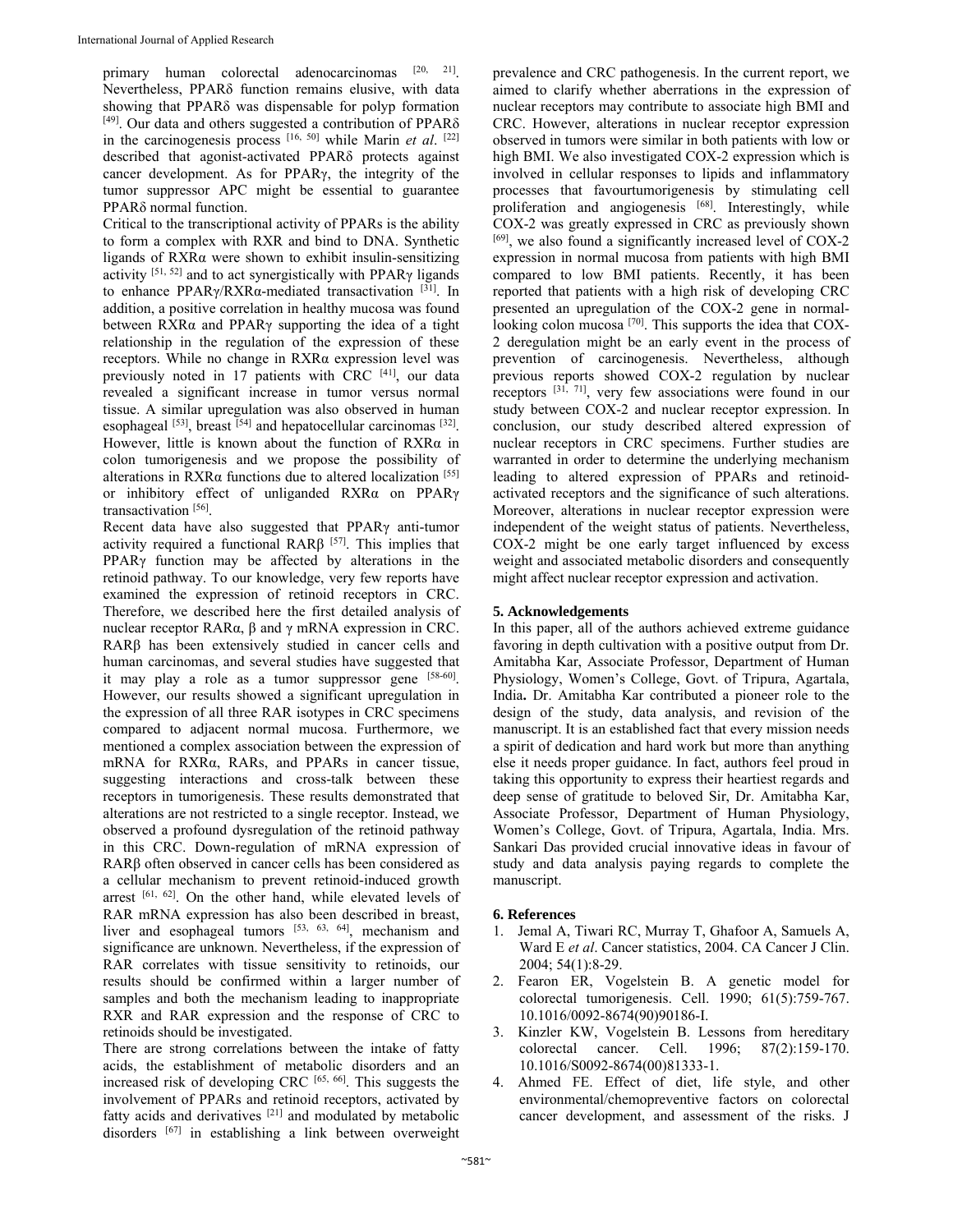Environ Sci Health C Environ Carcinog Ecotoxicol Rev. 2004; 22(2):91-147.

- 5. Bianchini F, Kaaks R, Vainio H. Overweight, obesity, and cancer risk. Lancet Oncol. 2002; 3(9):565-574. 10.1016/S1470-2045(02)00849-5.
- 6. Calle EE, Rodriguez C, Walker-Thurmond K, Thun MJ. Overweight, obesity, and mortality from cancer in a prospectively studied cohort of U.S. adults. N Engl J. Med. 2003; 348(17):1625-1638. 10.1056/NEJMoa021423.
- 7. Giovannucci E. Nutrition, insulin, insulin-like growth factors and cancer. Horm Metab Res. 2003; 35(11- 12):694-704.
- 8. Haffner S, Taegtmeyer H. Epidemic obesity and the metabolic syndrome. Circulation. 2003; 108(13):1541- 1545. 10.1161/01.CIR.0000088845.17586.EC.
- 9. Suehiro T, Matsumata T, Shikada Y, Sugimachi K. Hyperinsulinemia in patients with colorectal cancer. Hepatogastroenterology. 2005; 52(61):76-78
- 10. Osawa E, Nakajima A, Wada K, Ishimine S, Fujisawa N, Kawamori T *et al*. Peroxisome proliferator-activated receptor gamma ligands suppress colon carcinogenesis induced by azoxymethane in mice. Gastroenterology. 2003; 124(2):361-367. 10.1053/gast.2003.50067.
- 11. Popovich IG, Zabezhinski MA, Egormin PA, Tyndyk ML, Anikin IV, Spasov AA *et al*. Insulin in aging and cancer: antidiabetic drug Diabenol as geroprotector and anticarcinogen. Int J Biochem Cell Biol. 2005; 37(5):1117-1129. 10.1016/j.biocel.2004.08.002.
- 12. Yoshizumi T, Ohta T, Ninomiya I, Terada I, Fushida S, Fujimura T *et al*. Thiazolidinedione, a peroxisome proliferator-activated receptor-gamma ligand, inhibits growth and metastasis of HT-29 human colon cancer cells through differentiation-promoting effects. Int J Oncol. 2004; 25(3):631-639.
- 13. Niho N, Takahashi M, Kitamura T, Shoji Y, Itoh M, Noda T *et al*. Concomitant suppression of hyperlipidemia and intestinal polyp formation in Apcdeficient mice by peroxisome proliferator-activated receptor ligands. Cancer Res. 2003; 63(18):6090-6095.
- 14. Kliewer SA, Sundseth SS, Jones SA, Brown PJ, Wisely GB, Koble CS *et al*. Fatty acids and eicosanoids regulate gene expression through direct interactions with peroxisome proliferator-activated receptors alpha and gamma. Proc Natl Acad Sci U S A. 1997; 94(9):4318-4323. 10.1073/pnas.94.9.4318.
- 15. Lehmann JM, Lenhard JM, Oliver BB, Ringold GM, Kliewer SA. Peroxisome proliferator-activated receptors alpha and gamma are activated by indomethacin and other non-steroidal anti-inflammatory drugs. J Biol Chem. 1997; 272(6):3406-3410. 10.1074/jbc.272.6.3406.
- 16. Wang T, Xu J, Yu X, Yang R, Han ZC. Peroxisome proliferator-activated receptor gamma in malignant diseases. Crit Rev Oncol Hematol. 2006; 58(1):1-14. 10.1016/j.critrevonc.2005.08.011.
- 17. Sarraf P, Mueller E, Smith WM, Wright HM, Kum JB, Aaltonen LA *et al*. Loss-of-function mutations in PPAR gamma associated with human colon cancer. Mol Cell. 1999; 3(6):799-804. 10.1016/S1097-2765(01)80012-5.
- 18. Bogazzi F, Ultimieri F, Raggi F, Costa A, Gasperi M, Cecconi E *et al*. Peroxisome proliferator activated receptor gamma expression is reduced in the colonic

mucosa of acromegalic patients. J Clin Endocrinol Metab. 2002; 87(5):2403-2406. 10.1210/jc.87.5.2403.

- 19. Desvergne B, Wahli W. Peroxisome proliferatoractivated receptors: nuclear control of metabolism. Endocr Rev. 1999; 20(5):649-688. 10.1210/er.20.5.649.
- 20. He TC, Chan TA, Vogelstein B, Kinzler KW.PPARdelta is an APC-regulated target of nonsteroidal anti-inflammatory drugs. Cell. 1999; 99(3):335-345. 10.1016/S0092-8674(00)81664-5.
- 21. Gupta RA, Tan J, Krause WF, Geraci MW, Willson TM, Dey SK *et al*. Prostacyclin-mediated activation of peroxisome proliferator-activated receptor delta in colorectal cancer. Proc Natl AcadSci U S A. 2000; 97(24):13275-13280. 10.1073/pnas.97.24.13275.
- 22. Marin HE, Peraza MA, Billin AN, Willson TM, Ward JM, Kennett MJ*et al*. Ligand activation of peroxisome proliferator-activated receptor beta inhibits colon carcinogenesis. Cancer Res. 2006; 66(8):4394-4401. 10.1158/0008-5472.CAN-05-4277.
- 23. Rastinejad F. Retinoid X receptor and its partners in the nuclear receptor family. Curr Opin Struct Biol. 2001; 11(1):33-38. 10.1016/S0959-440X(00)00165-2.
- 24. Keller H, Dreyer C, MedinJ, Mahfoudi A, Ozato K, Wahli W. Fatty acids and retinoids control lipid metabolism through activation of peroxisome proliferator-activated receptor-retinoid X receptor heterodimers. Proc Natl Acad Sci U S A. 1993; 90(6):2160-2164. 10.1073/pnas.90.6.2160.
- 25. Brtko J, Thalhamer J. Renaissance of the biologically active vitamin A derivatives: established and novel directed therapies for cancer and chemoprevention. Curr Pharm Des. 2003; 9(25):2067-2077. 10.2174/1381612033454144.
- 26. Kane KF, Langman MJ, Williams GR. 1,25- Dihydroxyvitamin D3 and retinoid X receptor expression in human colorectal neoplasms. Gut. 1995; 36(2):255-258. 10.1136/gut.36.2.255.
- 27. Stewart LV, Thomas ML. Retinoids differentially regulate the proliferation of colon cancer cell lines. Exp Cell Res. 1997; 233(2):321-329. 10.1006/excr.1997.3569.
- 28. Sun SY, Lotan R. Retinoids and their receptors in cancer development and chemoprevention. Crit Rev Oncol Hematol. 2002; 41(1):41-55. 10.1016/S1040- 8428(01)00144-5.
- 29. Kutchera W, Jones DA, Matsunami N, Groden J, McIntyre TM, Zimmerman GA *et al*. Prostaglandin H synthase 2 is expressed abnormally in human colon cancer: evidence for a transcriptional effect. Proc Natl Acad Sci U S A. 1996; 93(10):4816-4820. 10.1073/pnas.93.10.4816.
- 30. Wolff H, Saukkonen K, Anttila S, Karjalainen A, Vainio H, Ristimaki A. Expression of cyclooxygenase-2 in human lung carcinoma. Cancer Res. 1998; 58(22):4997-5001.
- 31. Yang WL, Frucht H. Activation of the PPAR pathway induces apoptosis and COX-2 inhibition in HT-29 human colon cancer cells. Carcinogenesis. 2001; 22(9):1379-1383. 10.1093/carcin/22.9.1379.
- 32. Adachi S, Okuno M, Matsushima-Nishiwaki R, Takano Y, Kojima S, Friedman SL *et al*. Phosphorylation of retinoid X receptor suppresses its ubiquitination in human hepatocellular carcinoma. Hepatology. 2002; 35(2):332-340. 10.1053/jhep.2002.31164.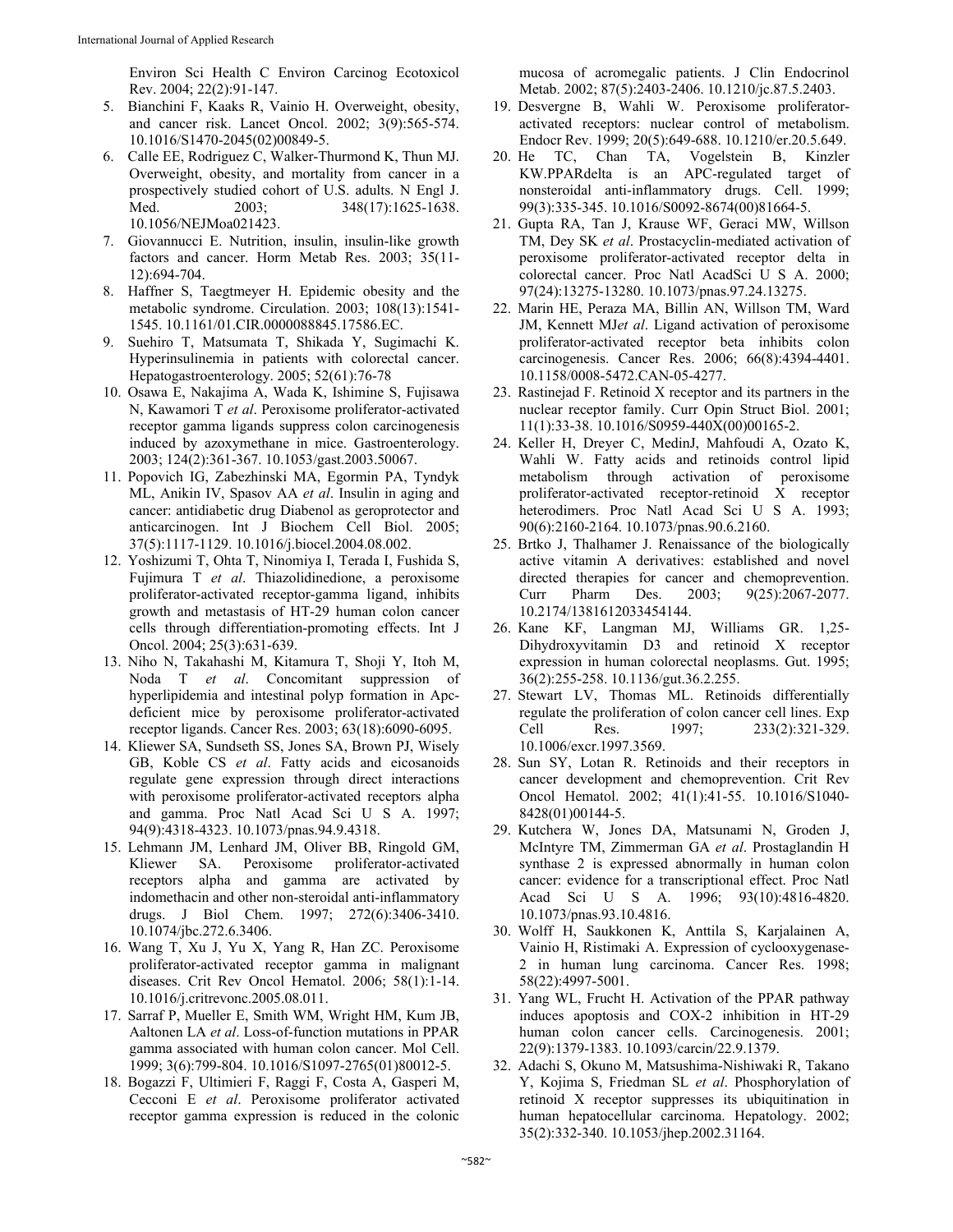- 33. Eisinger AL, Nadauld LD, Shelton DN, Peterson PW, Phelps RA, Chidester S*et al*. The adenomatous polyposis coli tumor suppressor gene regulates expression of cyclooxygenase-2 by a mechanism that involves retinoic acid. J Biol Chem. 2006; 281(29):20474-20482. 10.1074/jbc.M602859200.
- 34. Delage B, Bairras C, Buaud B, Pallet V, Cassand P. A high-fat diet generates alterations in nuclear receptor expression: prevention by vitamin A and links with cyclooxygenase-2 and beta-catenin. Int J Cancer. 2005; 116(6):839-846. 10.1002/ijc.21108.
- 35. Chang TH, Szabo E. Induction of differentiation and apoptosis by ligands of peroxisome proliferatoractivated receptor gamma in non-small cell lung cancer. Cancer Res. 2000; 60(4):1129-1138.
- 36. Takashima T, Fujiwara Y, Higuchi K, Arakawa T, Yano Y, Hasuma T *et al*. PPAR-gamma ligands inhibit growth of human esophageal adenocarcinoma cells through induction of apoptosis, cell cycle arrest and reduction of ornithine decarboxylase activity. Int J Oncol. 2001; 19(3):465-471.
- 37. Brockman JA, Gupta RA, Dubois RN. Activation of PPAR gamma leads to inhibition of anchorageindependent growth of human colorectal cancer cells. Gastroenterology. 1998; 115(5):1049-1055. 10.1016/S0016-5085(98)70072-1.
- 38. Yang YC, Tsao YP, Ho TC, Choung IP. Peroxisome proliferator-activated receptor-gamma agonists cause growth arrest and apoptosis in human ovarian carcinoma cell lines. Int J Gynecol Cancer. 2007; 17(2):418-425. 10.1111/j.1525-1438.2006.00866.x.
- 39. Zhang GY, Ahmed N, Riley C, Oliva K, Barker G, Quinn MA *et al*. Enhanced expression of peroxisome proliferator-activated receptor gamma in epithelial ovarian carcinoma. Br J Cancer. 2005; 92(1):113-119. 10.1038/sj.bjc.6602244.
- 40. Kristiansen G, Jacob J, Buckendahl AC, Grutzmann R, Alldinger I, Sipos B *et al*. Peroxisome proliferatoractivated receptor gamma is highly expressed in pancreatic cancer and is associated with shorter overall survival times. Clin Cancer Res. 2006; 12(21):6444- 6451. 10.1158/1078-0432.CCR-06-0834.
- 41. Feilchenfeldt J, Brundler MA, Soravia C, Totsch M. Meier CA: Peroxisome proliferator-activated receptors (PPARs) and associated transcription factors in colon cancer: reduced expression of PPARgammacoactivator1 (PGC-1). Cancer Lett. 2004; 203(1):25-33. 10.1016/j.canlet.2003.08.024.
- 42. DuBois RN, Gupta R, Brockman J, Reddy BS, Krakow SL, Lazar MA. The nuclear eicosanoid receptor, PPARgamma, is aberrantly expressed in colonic cancers. Carcinogenesis. 1998; 19(1):49-53. 10.1093/carcin/19.1.49.
- 43. Girnun GD, Smith WM, Drori S, Sarraf P, Mueller E, Eng C *et al*. Spiegelman BM: APC-dependent suppression of colon carcinogenesis by PPAR gamma. Proc Natl Acad Sci U S A. 2002; 99(21):13771-13776. 10.1073/pnas.162480299.
- 44. Jansson EA, Are A, Greicius G, Kuo IC, Kelly D, Arulampalam V *et al*. The Wnt/beta-catenin signaling pathway targets PPAR gamma activity in colon cancer cells. Proc Natl Acad Sci USA. 2005; 102(5):1460- 1465. 10.1073/pnas.0405928102.
- 45. Lefebvre AM, Chen I, Desreumaux P, Najib J, Fruchart JC, Geboes K *et al*. Activation of the peroxisome proliferator-activated receptor gamma promotes the development of colon tumors in C57BL/6J-APCMin/+ mice. Nat Med. 1998; 4(9):1053-1057. 10.1038/2036.
- 46. Nomura S, Nakajima A, Ishimine S, Matsuhashi N, Kadowaki T, Kaminishi M. Differential expression of peroxisome proliferator-activated receptor in histologically different human gastric cancer tissues. J Exp Clin Cancer Res. 2006; 25(3):443-448.
- 47. Fu M, Wang C, Zhang X, Pestell RG. Acetylation of nuclear receptors in cellular growth and apoptosis. Biochem Pharmacol. 2004; 68(6):1199-1208. 10.1016/j.bcp.2004.05.037.
- 48. Shi Y, Hon M, Evans RM. The peroxisome proliferatoractivated receptor delta, an integrator of transcriptional repression and nuclear receptor signaling. Proc Natl Acad Sci U S A. 2002; 99(5):2613-2618. 10.1073/pnas.052707099.
- 49. Barak Y, Liao D, He W, Ong ES, Nelson MC, Olefsky JM *et al*. Effects of peroxisome proliferator-activated receptor delta on placentation, adiposity, and colorectal cancer. Proc Natl Acad Sci U S A. 2002; 99(1):303- 308. 10.1073/pnas.012610299.
- 50. Park BH, Vogelstein B, Kinzler KW. Genetic disruption of PPARdelta decreases the tumorigenicity of human colon cancer cells. Proc Natl Acad Sci U S A. 2001; 98(5):2598-2603. 10.1073/pnas.051630998.
- 51. Mukherjee R, Davies PJ, Crombie DL, Bischoff ED, Cesario RM, Jow L *et al*. Sensitization of diabetic and obese mice to insulin by retinoid X receptor agonists. Nature. 1997; 386(6623):407-410. 10.1038/386407a0.
- 52. Shen Q, Cline GW, Shulman GI, Leibowitz MD, Davies PJ. Effects of rexinoids on glucose transport and insulin-mediated signaling in skeletal muscles of diabetic (db/db) mice. J Biol Chem. 2004; 279(19):19721-19731. 10.1074/jbc.M311729200
- 53. Kumar A, Kaur J, Chattopadhyay TK, Mathur M, Ralhan R. Differential expression of retinoic acid receptors in normal and malignant esophageal tissues. J Exp Ther Oncol. 2004; 4(1):1-8.
- 54. Friedrich M, Axt-Fliedner R, Villena-Heinsen C, Tilgen W, Schmidt W, Reichrath J. Analysis of vitamin Dreceptor (VDR) and retinoid X-receptor alpha in breast cancer. Histochem J. 2002; 34(1-2):35-40. 10.1023/A:1021343825552.
- 55. Tanaka T, Dancheck BL, Trifiletti LC, Birnkrant RE, Taylor BJ, Garfield SH *et al*. Altered localization of retinoid X receptor alpha coincides with loss of retinoid responsiveness in human breast cancer MDA-MB-231 cells. Mol Cell Biol. 2004; 24(9):3972-3982. 10.1128/MCB.24.9.3972-3982.2004.
- 56. Monden T, Yamada M, Nihei Y, Kishi M, Tomaru T, Ishii S *et al*.Unliganded RXR acts as an inhibitory factor on troglitazone-induced activation. Life Sci. 2004; 76(7):731-741. 10.1016/j.lfs.2004.04.061.
- 57. James SY, Lin F, Kolluri SK, Dawson MI, Zhang XK. Regulation of retinoic acid receptor beta expression by peroxisome proliferator-activated receptor gamma ligands in cancer cells. Cancer Res. 2003; 63(13):3531- 3538.
- 58. Arapshian A, Kuppumbatti YS, Mira-y-Lopez R. Methylation of conserved CpG sites neighboring the beta retinoic acid response element may mediate